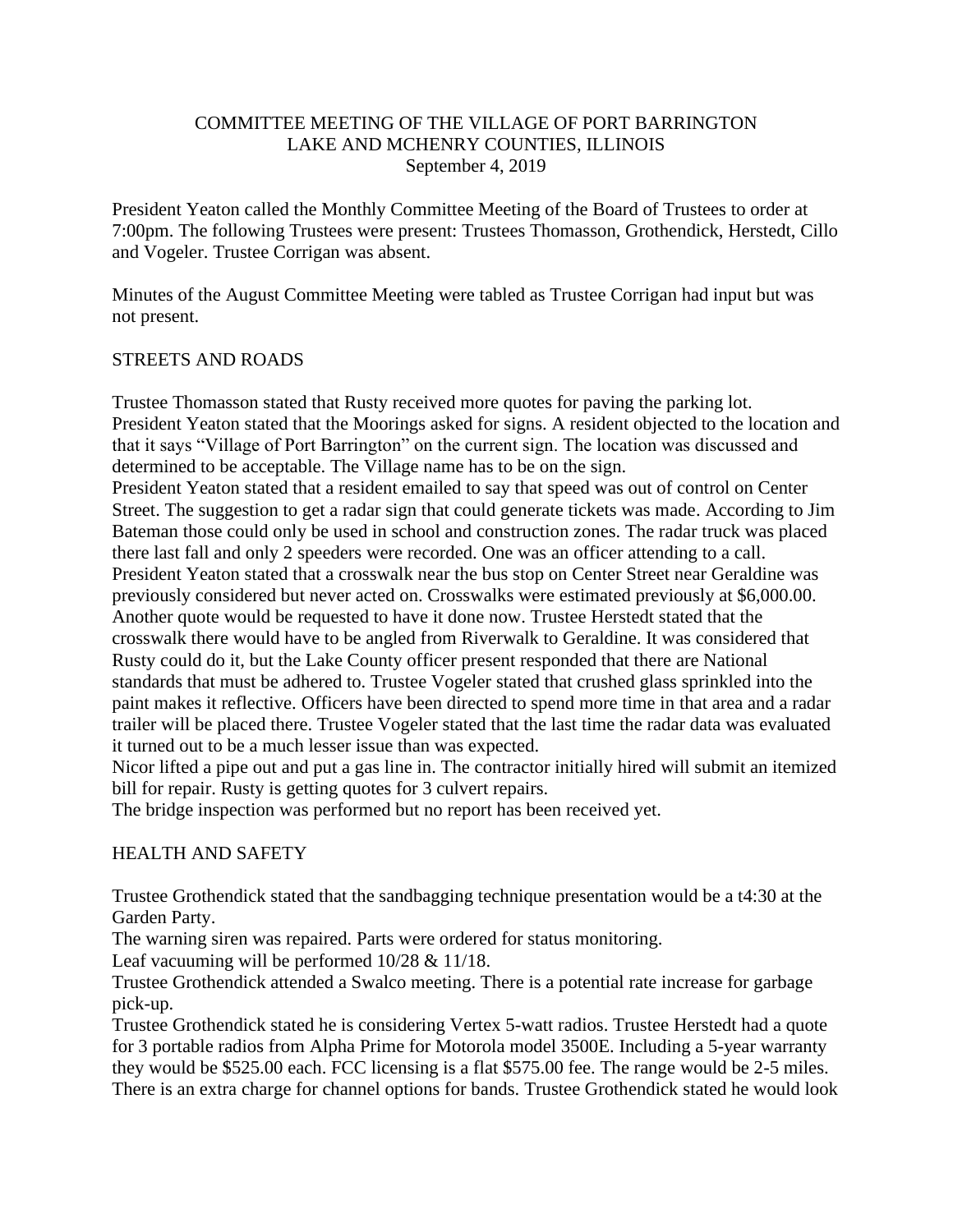at the spec sheet for them. There was discussion of what services would be needed. Only one radio would have to be able to connect to Lake or McHenry County.

President Yeaton stated she is participating in a task force for Cannabis licensing. There are 5 different types of licensing and each Village must decide which they would allow or all of them. Dispensary, Infusers, transporters, craft growers and cultivation centers are the types. The Board would need the definition of each. An Ordinance must be passed by year end. There was discussion of excise tax. Trustee Vogeler stated his opinion that the Village should wait on a declaration of excise tax to see what others charge. The Board must also review the definition of public intoxication. Zoning maps and home occupation lists must be considered. Signs and business licenses must be considered.

# POLICE

Trustee Herstedt stated that the September schedule was set. Additional enforcement for overnight parking was considered.

Sunday August  $25<sup>th</sup>$  there were complaints regarding parking on Rawson Bridge Road due to an event at the Broken Oar. Wauconda police issued tickets. There were parking issues on Brighton Circle, Camden and Camden Court, also. President Yeaton described the potential issues and a photograph was distributed. No emergency vehicles could access those roads. Wauconda police reported that the signs there were faded. President Yeaton stated she spent several hours there with residents and McHenry County police. Trustee Vogeler stated that the Village is responsible to do something about it. He recommended a towing service to tow cars. Trustee Cillo agreed. There was discussion of whether police would have to be present when towing happened. President Yeaton stated that she requested a quote from Wauconda for full time police coverage. They would want a 3-year contract. Trustee Vogeler will get information from Mikes Towing and bring a contract to the next meeting and also First Class Towing & Recovery. President Yeaton stated that the 4 faded signs were already replaced.

# PARKS AND BEACHES

Trustee Cillo stated that Rusty will install a fire ring in time for the Chili Cook-Off. The boat launch sign was installed.

The Garden Party is the next weekend.

Trustee Cillo was seeking donations from the Trustees for a raffle at the Garden Party.

#### FORESTRY

Trustee Vogeler stated there were a lot of dead tree removal permits being issued. Rusty had a quote to remove 75 dead or damaged trees in the Village in the amount of \$5,200.00. He will get another quote to remove 5-6 dead ash trees.

#### FINANCE

President Yeaton distributed information on past due vehicle tax to the Board. There are 250 violations for non-compliance. The list must be verified to exclude those who moved. She stated that 47 residents owe between \$120.00-\$240.00. A letter would be sent to them. Trustee Vogeler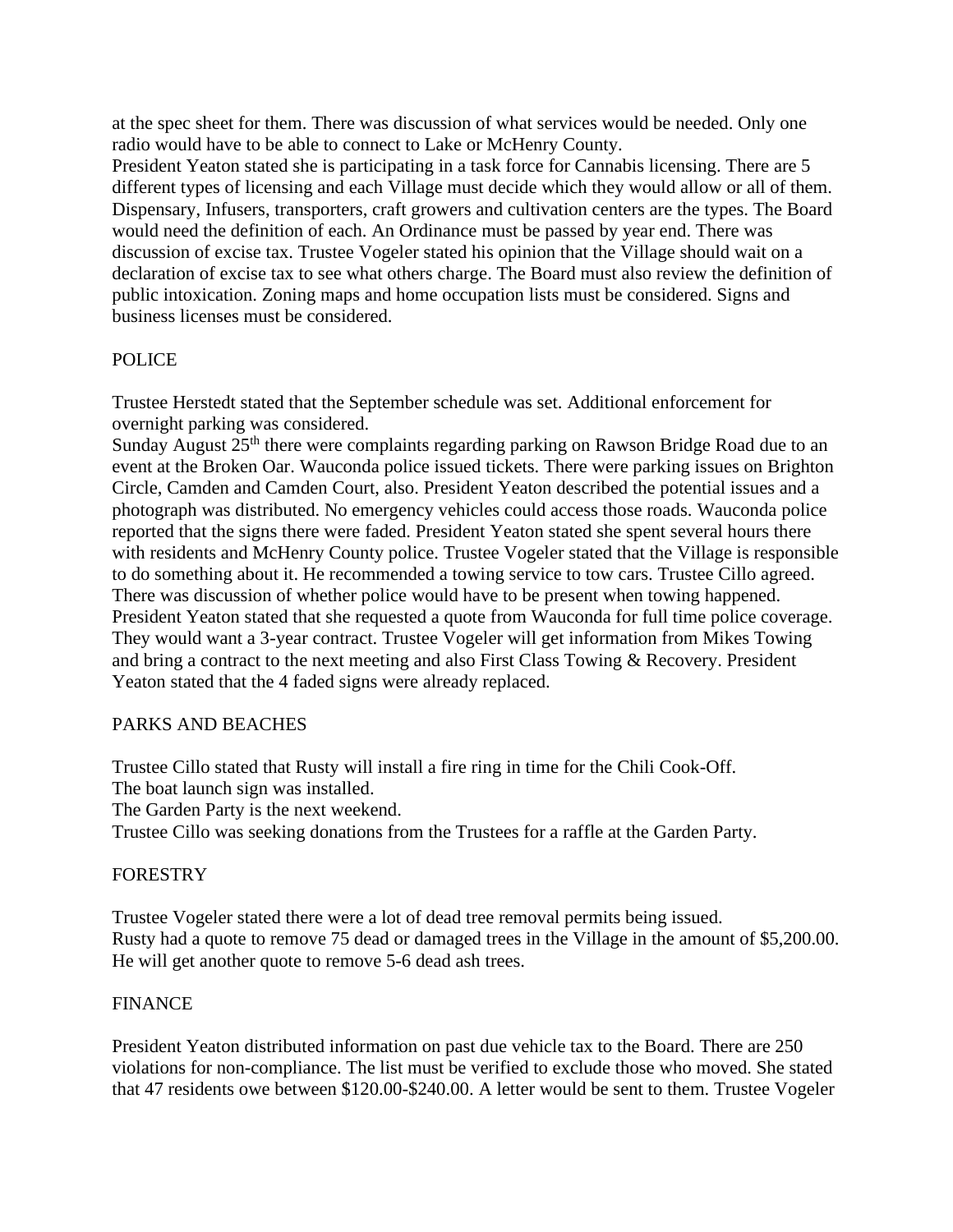suggested a letter be sent to all 250. President Yeaton stated that tickets would have to go through the adjudication process prior to being turned over to a collection agency. A request was made to add a balance due line to the new software for Building and Zoning. Trustee Corrigan ordered a projector.

## BUILDING AND ZONING

Trustees Grothendick and Vogeler and Donna Erfort attempted to watch a webinar regarding CAV/CRS/FEMA but it was full. There was audio but no video. There was \$14M available in the IEMA state program funding but they received \$50M in requests. There are 2 programs for potential grant monies: Pre-disaster Prep and a Flood Mitigation Authority Plan. The funding would be 75% FEMA and 25% Village expense. The 25% contribution from the Village could be "in kind". A call has been placed to Manhard Engineering to get a cost estimate to write the grant application. If the grant is written under repetitive loss they pay 100%. Donna Erfort stated the IEMA is looking into results of CAV efforts and will then move onto CRS. Home Depot submitted an estimate for flooring in the Village Hall that was \$3,000.00 higher than Kelly Carpet and Tile.

The house at 400 S. Circle has been red tagged.

### ADMINISTRATION

Donna Erfort stated that the Fox River Eco Partnership is holding meetings in the Blue Heron Room.

She is working on a grant for the rain garden area that is due October 1, 2019.

#### VILLAGE PRESIDENT

President Yeaton will attend the IML conference.

There is no date set yet for the Lake County task force model cannabis ordinance. The cannabis ordinance, Noise ordinance and employee handbook are all being considered. President Yeaton suggested the Board consider adding more meetings to the calendar. Board volunteers for a sub-committee for the Employee Handbook would be needed.

#### OLD/NEW

There was continued discussion of the fee schedule for permits. Trustee Thomasson stated that some are based on SF and some on a % basis. Trustee Vogeler described concerns he discussed with the Building Inspector about roofs. Frank DeSort would be asked to come to the Board Meeting to address that. Trustee Thomasson will meet with him individually.

President Yeaton stated that a sign at Deer Grove is missing information about the Ordinance number.

Kristin Kowynia addressed the Board and stated that geocache locations have been placed in Village Parks. The history of each park is included.